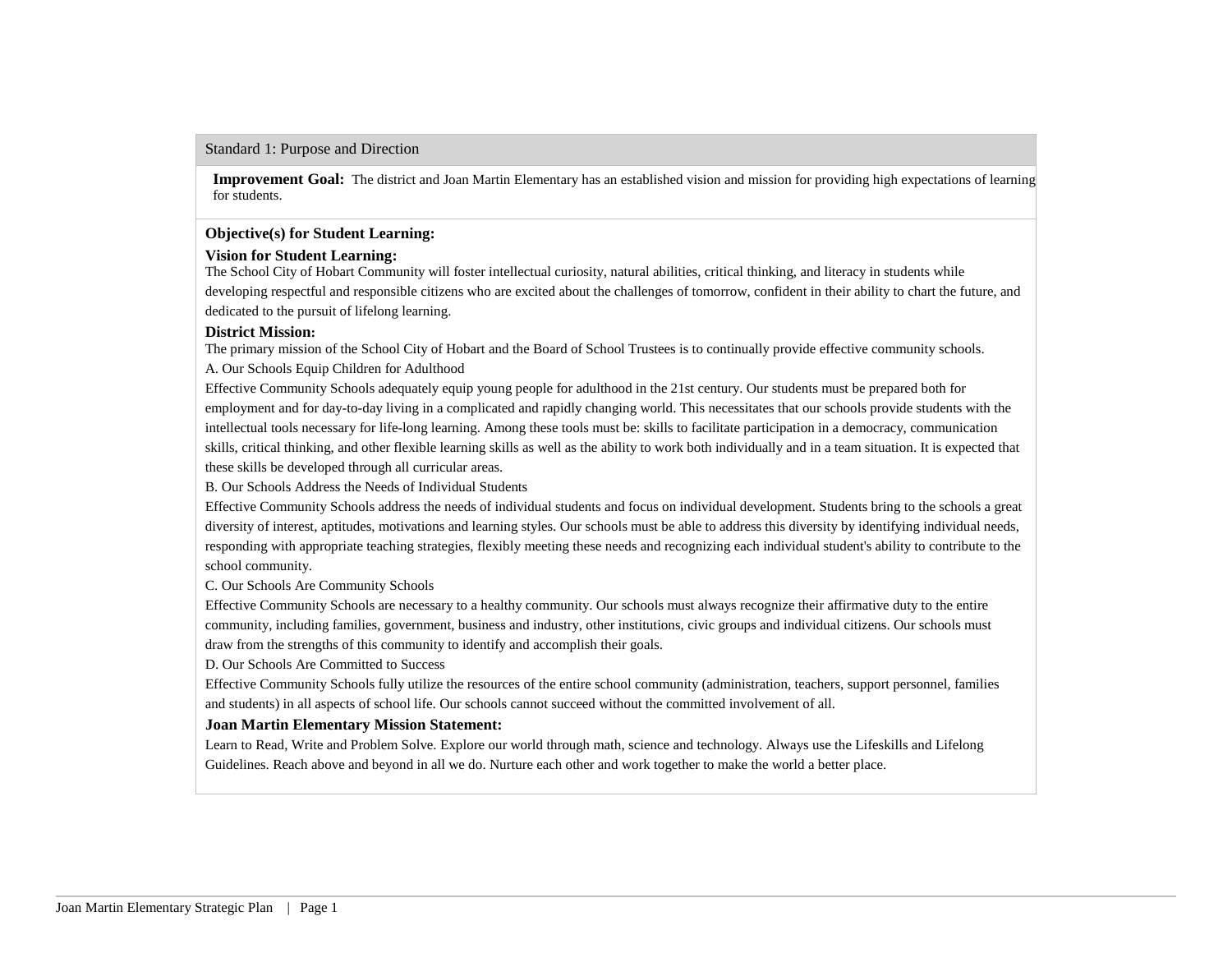#### Standard 1: Purpose and Direction

# **Target Participants:**

School City of Hobart Stakeholders: Students Parents/Guardians Faculty Staff Community Members Civic Organizations Business Community

### **Strategies:**

The district and Joan Martin Elementary engage in continuous school improvement planning.

The district and Joan Martin Elementary have an AdvancED Leadership Team that has representation from all schools.

The district and Joan Martin Elementary solicit feedback from stakeholders.

The district and Joan Martin Elementary will communicate the vision and mission to stakeholders.

The district and Joan Martin Elementary will identify goals in the Strategic Plan.

The district will meet bi-annually with schools and service departments to review implementation of the school improvement process.

The district and Joan Martin Elementary communicate student performance and school effectiveness with stakeholders.

The district and Joan Martin Elementary plans and results are documented and reviewed by AdvancED for accreditation through an external review team.

## **Evaluation:**

AdvancED Stakeholder Opinion Surveys

AdvancED District Leadership Team Focus Groups

Eighth Grade Exit Surveys

High School Exit Surveys

## **Timeframe for Implementation:**

Fall 2012-Spring 2016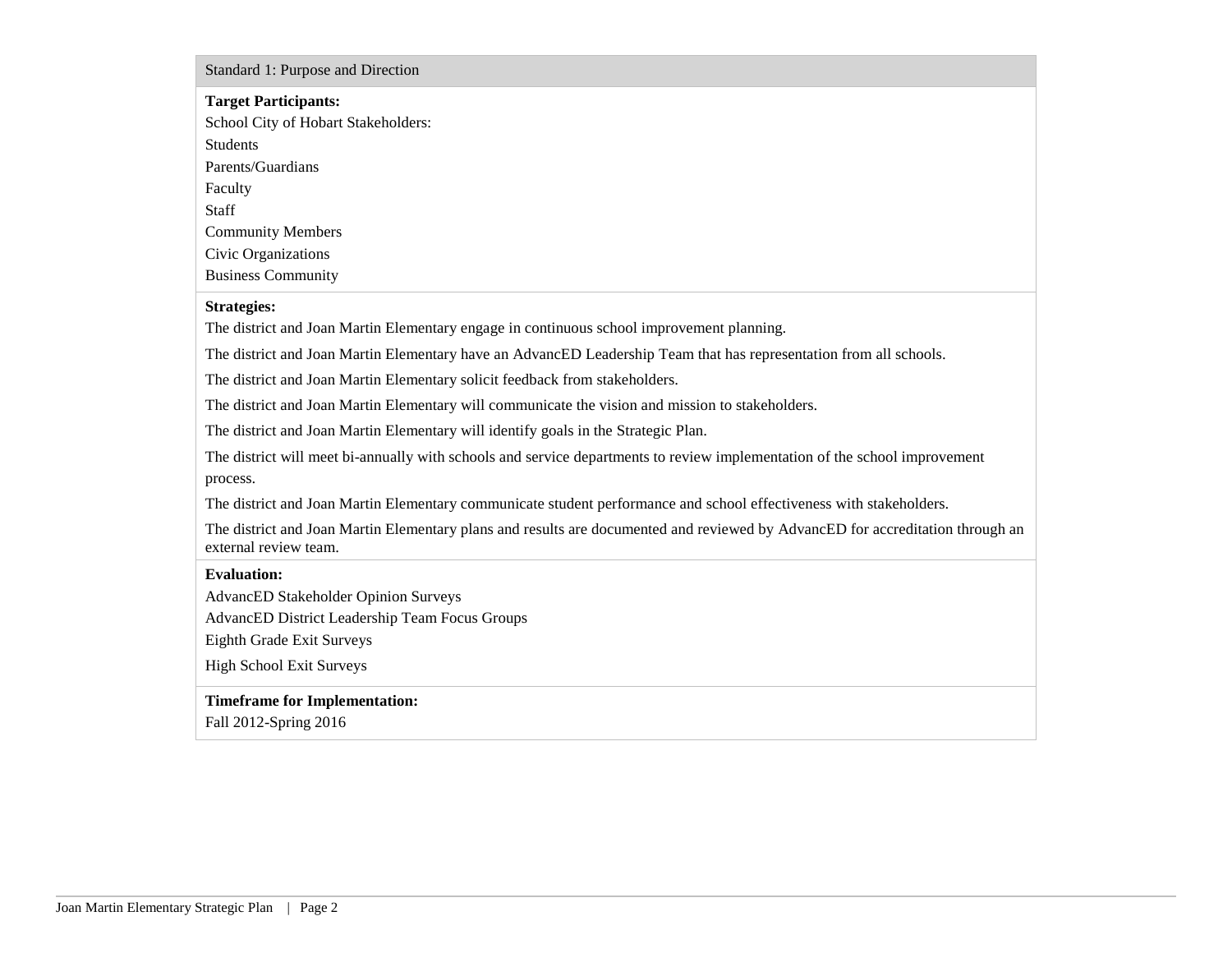| <b>ACTIONS</b>                                                                                                                                                                                                                                                                                                                                                                                                                                                                                                             | <b>SCHEDULE</b>                                                            | <b>RESPONSIBILITIES</b>                                               | <b>MONITORING</b>                                                                                                                                                                                                   | <b>RESOURCES</b>                                                                                                                                                                                                                                                                                                                 |
|----------------------------------------------------------------------------------------------------------------------------------------------------------------------------------------------------------------------------------------------------------------------------------------------------------------------------------------------------------------------------------------------------------------------------------------------------------------------------------------------------------------------------|----------------------------------------------------------------------------|-----------------------------------------------------------------------|---------------------------------------------------------------------------------------------------------------------------------------------------------------------------------------------------------------------|----------------------------------------------------------------------------------------------------------------------------------------------------------------------------------------------------------------------------------------------------------------------------------------------------------------------------------|
| Intervention: AdvancED Accreditation<br>1. The district and Joan Martin Elementary engage in<br>continuous school improvement planning.<br>A. The district and Joan Martin Elementary are accredited by<br>AdvancED through meeting the requirements of Vision and<br>Mission, Profile, Plan, and Results.<br>B. The district and Joan Martin Elementary meet the state's legal<br>standards for accreditation.<br>C. The district and Joan Martin Elementary ensures that each<br>school's plan aligns with the district. | $2012 - 2016$<br>-AdvancED<br>External<br><b>Review Visit</b><br>2012-2013 | -Lead: Central Office<br>Administrators<br>-AdvancED Leadership Teams | -Annual<br>Review/Revision of:<br>AdvancED Profile,<br>AdvancED School<br>Improvement Plans,<br><b>AdvancED</b> District<br>Strategic Plan<br>-AdvancED Committee<br>Meetings<br>-State's Legal<br><b>Standards</b> | -AdvancED Profiles<br>-AdvancED School<br><b>Improvement Plans</b><br>-AdvancED District<br>Strategic<br>Plan<br>-State AdvancED Office<br>-AdvancED<br>-AdvancED Professional<br>Development<br>-Breakthrough by<br><b>NSSE</b><br>-State's Legal<br><b>Standards</b><br>- Checklists and<br>Reports for State<br>Accreditation |
| Intervention: AdvancED Leadership<br>1. The district and Joan Martin Elementary have an AdvancED<br>Leadership Team that has representation from all schools.<br>A. Joan Martin Elementary has representation of all stakeholder<br>groups on their school AdvancED Leadership Team.                                                                                                                                                                                                                                       | $2012 - 2016$                                                              | -Lead: Central Office<br>Administrators<br>-AdvancED Leadership Teams | -Annual<br>Review/Revision of:<br>AdvancED Profile,<br>AdvancED School<br>Improvement Plans,<br><b>AdvancED</b> District<br>Strategic Plan<br>-AdvancED Committee<br>Meetings                                       | -AdvancED Profiles<br>-AdvancED School<br><b>Improvement Plans</b><br>-AdvancED District<br>Strategic<br>Plan<br>-State AdvancED Office<br>-AdvancED<br>-AdvancED Professional<br>Development<br>-Breakthrough by<br><b>NSSE</b>                                                                                                 |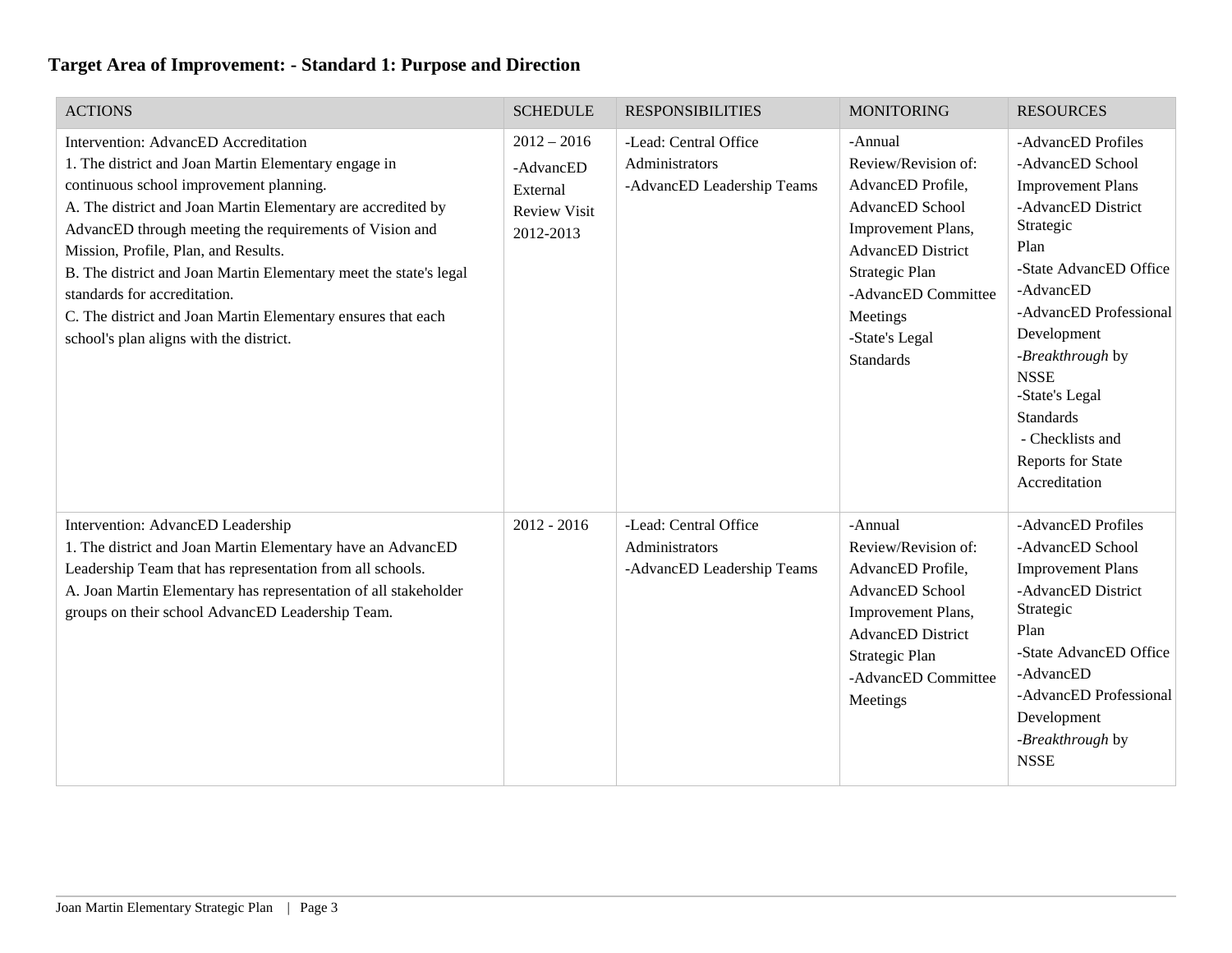| <b>ACTIONS</b>                                                                                                                                                                                                                                                                                                                                                                                                                                                                                                                                                                                                                   | <b>SCHEDULE</b>                                    | <b>RESPONSIBILITES</b>                                                                                                                        | <b>MONITORING</b>                                                                                                                                          | <b>RESOURCES</b>                                                                                                                                                                                          |
|----------------------------------------------------------------------------------------------------------------------------------------------------------------------------------------------------------------------------------------------------------------------------------------------------------------------------------------------------------------------------------------------------------------------------------------------------------------------------------------------------------------------------------------------------------------------------------------------------------------------------------|----------------------------------------------------|-----------------------------------------------------------------------------------------------------------------------------------------------|------------------------------------------------------------------------------------------------------------------------------------------------------------|-----------------------------------------------------------------------------------------------------------------------------------------------------------------------------------------------------------|
| Intervention: Stakeholder Feedback<br>1. The district and Joan Martin Elementary solicit feedback from<br>stakeholders.<br>A. The district and Joan Martin Elementary administer AdvancED<br>Stakeholder Surveys.<br>- AdvancED Stakeholder Surveys will be administered to<br>students, parents, teachers, and community members.<br>-Exit Surveys will be conducted at grades 8 and 12.<br>B. The district and Joan Martin Elementary host a Web site and<br>social media sites that offer stakeholders a forum for feedback.<br>C. The district provides a forum for stakeholders to participate in<br>school board meetings. | $2012 - 2016$                                      | -Lead: Central Office<br>Administrators<br>-Technology Department<br>-Building Principals                                                     | -Exit Survey Results<br>-AdvancED Stakeholder<br>Survey results<br>-Web site and social<br>media site Feedback<br>-School Board Meeting<br>Agendas/Minutes | -NSSE Surveys<br>-AdvancED Stakeholder<br>Survey results<br>-District Web site and<br>social media sites<br>-School Board<br>Meetings<br>-Summer Mailing for<br>Our Parents/Guardians                     |
| <b>Intervention: Vision</b><br>1. The district and Joan Martin Elementary will<br>communicate the vision and mission to stakeholders.<br>A. Newsletters will be published bi-annually and highlight vision<br>and mission success stories.<br>B. The district and Joan Martin Elementary Web sites and<br>social media sites updated daily, will reflect vision and<br>mission.<br>C. The mission is communicated in Board Policy.<br>D. Public presentations will highlight success stories that exemplify<br>work on the vision and mission.                                                                                   | $2012 - 2016$                                      | -Lead: Central Office<br>Administrators<br>-Administrative Assistants<br>-Board of School Trustees<br>-ADVANCED District<br>Leadership Team   | -Newsletters<br>-Web site<br>-Board Policy<br>-Public Presentations<br>-Social media sites                                                                 | -Microsoft Publisher<br>-Adobe Photoshop<br>-Web Design<br>-School Wires<br>-Board Policy<br>-Microsoft PowerPoint<br>-PTO, Community<br>Groups for<br>Presentations<br>-Facebook<br>-Hobartcommunity.com |
| <b>Intervention: Goals</b><br>1. The district and Joan Martin Elementary will<br>identify goals in the Strategic Plan.<br>A. Goals will be based on data collected in the Profile.<br>B. The Profile will be a collection of data that includes input from<br>all stakeholder groups.<br>C. Data analysis annually will yield changes that may be necessary<br>in goal areas to achieve the vision.                                                                                                                                                                                                                              | Profile 2012<br>(Updated<br>Annually<br>2012-2016) | -Lead: Central Office<br>Administrators<br>-Business Manager<br>-Support Service Department<br>Heads<br>-AdvancED District Leadership<br>Team | -Profile of Data<br>Analysis<br>-Strategic Plan<br>Revision<br>-Regular<br>AdvancED<br>Meetings<br>-Bi-annual Reviews                                      | -Profiles<br>-School Improvement<br>Plans<br>-District Strategic Plan<br>-Microsoft Excel<br>-AdvancED Surveys<br>-Data from<br>Assessments<br>-Census Data                                               |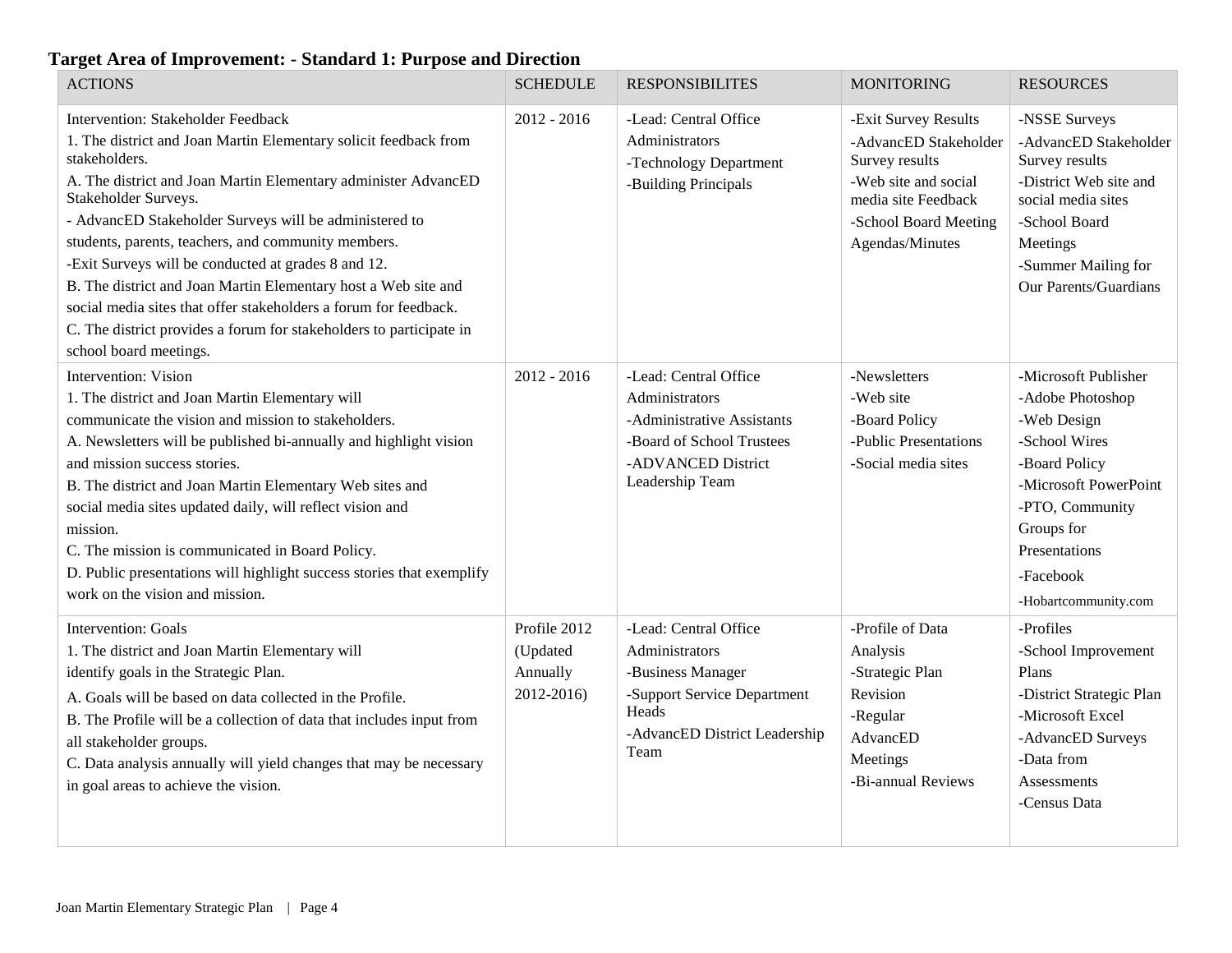| <b>ACTIONS</b>                                                                                                                                                                                                                                                                                                                                                                                                                                                                                                                                                                                                                       | <b>SCHEDULE</b>                                    | <b>RESPONSIBILITIES</b>                                                                                                                       | <b>MONITORING</b>                                                                                                              | <b>RESOURCES</b>                                                                                                                                                           |
|--------------------------------------------------------------------------------------------------------------------------------------------------------------------------------------------------------------------------------------------------------------------------------------------------------------------------------------------------------------------------------------------------------------------------------------------------------------------------------------------------------------------------------------------------------------------------------------------------------------------------------------|----------------------------------------------------|-----------------------------------------------------------------------------------------------------------------------------------------------|--------------------------------------------------------------------------------------------------------------------------------|----------------------------------------------------------------------------------------------------------------------------------------------------------------------------|
| Intervention: Monitoring Implementation<br>1. The district will meet bi-annually with schools and service<br>departments to review implementation of the school improvement<br>process.<br>A. Joan Martin Elementary's AdvancED Leadership Team will meet<br>regularly by goal areas to monitor implementation of their AdvancED<br>Action Plan.<br>B. The district will meet with each school's AdvancED Leadership<br>Team to review the progress and assist in their annual revision<br>process.<br>C. The district will meet with the district's service department heads<br>to monitor progress on the AdvancED Strategic Plan. | Profile 2012<br>(Updated<br>Annually<br>2012-2016) | -Lead: Central Office<br>Administrators<br>-Business Manager<br>-Support Service Department<br>Heads<br>-AdvancED District Leadership<br>Team | -Profile of Data<br>Analysis<br>-District Strategic Plan<br>Revision<br>-Regular<br>AdvancED<br>Meetings<br>-Bi-annual Reviews | -Profiles<br>-School Improvement<br>Plans<br>-District Strategic Plan<br>-Microsoft Excel<br>-AdvancED Stakeholder<br>Surveys<br>-Data from<br>Assessments<br>-Census Data |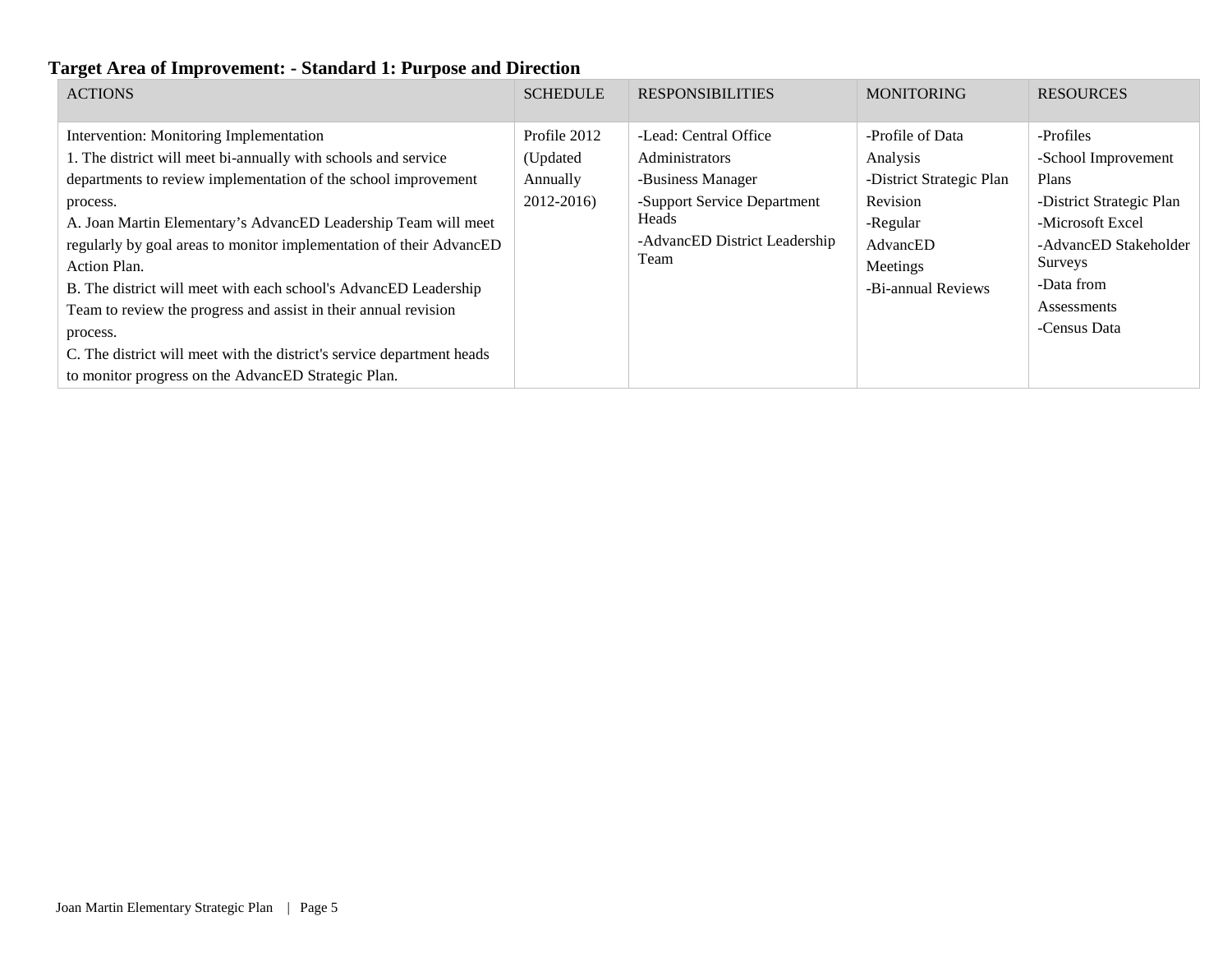| <b>ACTIONS</b>                                                                                                                                                                                                                                                                                                                                                                                                                                                                                                                                                                                                                                                                                                                                                                                                                                                                                                                                                                                                                                                                                                                                                                                                                                                                                                                                                                       | <b>SCHEDULE</b> | <b>RESPONSIBILITIES</b>                                                                                                                               | <b>MONITORING</b>                                                                                                                                      | <b>RESOURCES</b>                                                                                                                                                                                                                                                                                                        |
|--------------------------------------------------------------------------------------------------------------------------------------------------------------------------------------------------------------------------------------------------------------------------------------------------------------------------------------------------------------------------------------------------------------------------------------------------------------------------------------------------------------------------------------------------------------------------------------------------------------------------------------------------------------------------------------------------------------------------------------------------------------------------------------------------------------------------------------------------------------------------------------------------------------------------------------------------------------------------------------------------------------------------------------------------------------------------------------------------------------------------------------------------------------------------------------------------------------------------------------------------------------------------------------------------------------------------------------------------------------------------------------|-----------------|-------------------------------------------------------------------------------------------------------------------------------------------------------|--------------------------------------------------------------------------------------------------------------------------------------------------------|-------------------------------------------------------------------------------------------------------------------------------------------------------------------------------------------------------------------------------------------------------------------------------------------------------------------------|
| Intervention: Communication<br>1. The district and Joan Martin Elementary communicate<br>student performance and school effectiveness with<br>stakeholders.<br>A. Parents/Guardians are given individual student performance<br>reports on state and local assessments.<br>-Parent/Guardian/Teacher meetings are scheduled.<br>B. Parents/Guardians are able to access student progress through<br>online access via Harmony and the district Web site.<br>C. The district publishes an annual performance report with the local<br>media, and on the district Web site.<br>D. The district and Joan Martin Elementary maintain a data Profile<br>that analyzes student performance and school effectiveness that is<br>hosted on the district Web site.<br>E. The district highlights student performance and school<br>effectiveness in the district newsletter which is mailed bi-annually to<br>every postal patron in Hobart. In addition, it is published on the<br>district Web site.<br>F. The district highlights student performance and school<br>effectiveness at school board meetings.<br>-The district will review the annual performance report to verify<br>growth and student performance annually at school board meetings.<br>G. School and classroom newsletters highlight student performance<br>and school effectiveness. They are published on the Web site. | 2012-2016       | -Lead: Central Office<br>Administrators<br>-Building Principals<br>-Teachers<br>-Technology Department<br>-Central Office Administrative<br>Assistant | -Test Reports Mailed<br>-Parent Teacher<br>Meetings<br>-Harmony (Parent<br>Portal) Traffic<br>-Web site Traffic<br>-State Annual<br>Performance Report | -State and Local Test<br><b>Report Summaries</b><br>-AdvancED Profiles<br>-District Newsletter<br>-School Board<br>Meetings<br>-Harmony (Parent<br>Portal)<br>-District Web site<br>-IDOE Web site / State<br><b>Annual Performance</b><br>Report<br>-Local Media<br>-School and Classroom<br>Newsletters<br>-Messenger |